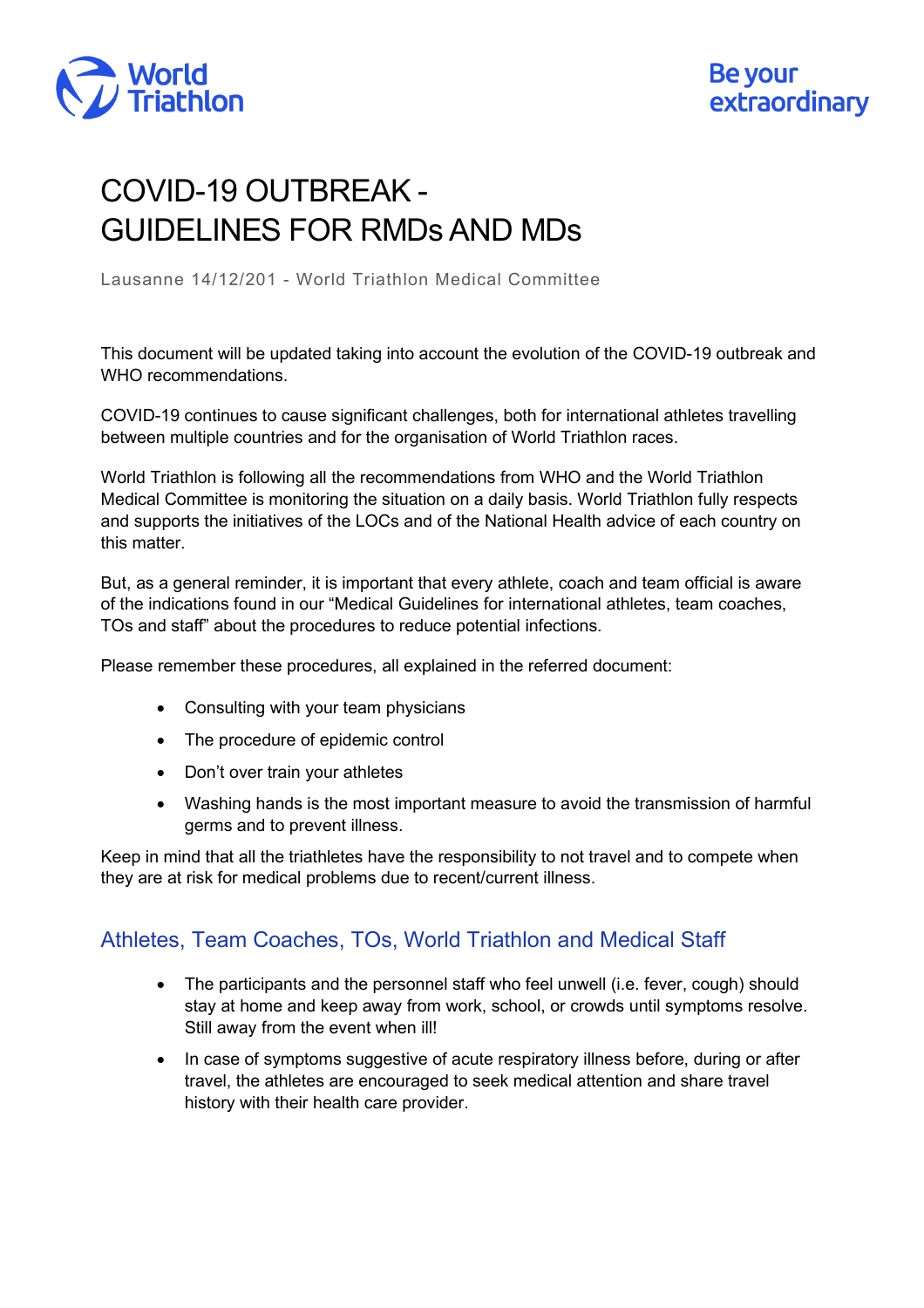- Public health authorities should provide travellers all information to reduce the general risk of acute respiratory infections via health practitioners, travel health clinics, travel agencies, conveyance operators and at Points of Entry.
- The LOC Medical staff, the LOC and the Team Coaches must remain in touch with anyone diagnosed with Covid 19 illness in quarantine or in hospital and with the Public Health, in order to improve the contacts with the Non-Governing Bodies and the family.

The World Triathlon has issued **WHO recommendations** following the measures to reduce the general risk of transmission from acute respiratory infections listed below:

- Avoid close contact with people suffering from acute respiratory infections
- Wash your hands frequently, especially after direct contact with ill people or their environment
- People with symptoms of acute respiratory infection should practise cough etiquette (maintain distance of one metre, cover coughs and sneezes with disposable tissues or clothing, and wash their hands)

## To identify risks in advance

- [Monitor the official developments of COVID-19 cases, following SOS International](https://pandemic.internationalsos.com/2019-ncov/)  [to identify the risk to events in impacted areas.](https://pandemic.internationalsos.com/2019-ncov/)
- Continue to coordinate with your National Federations (NFs) and Local Organising Committees (LOCs) to obtain the latest updates on national health regulations in territories hosting your events
- Liaise with the national health authorities of your events, to determine any necessary medical or health documentation for participants (e.g. mandatory questionnaire and an approved medical examination certificate if required by local health authorities
- Work with the local health authorities to organise ongoing health screening on site, including a temperature check for athletes and entourage upon arrival, precompetition and during competition, and check for those individuals arriving from highly affected areas the compliance with the quarantine, if requested by the host country.
- Work with health agencies to implement standard operating procedures for suspected cases.
- Organisers need to consider, with the local health authority, how and where participants presenting with COVID-19-like symptoms will be tested. This will also require prior agreement on specimen transport (or participant transport to testing facility).
- It will be not possible for anyone diagnosed with COVID-19 illness to return to their home country for the treatment except by the use of specific Med Evac flights with appropriate isolation/containment facilities.